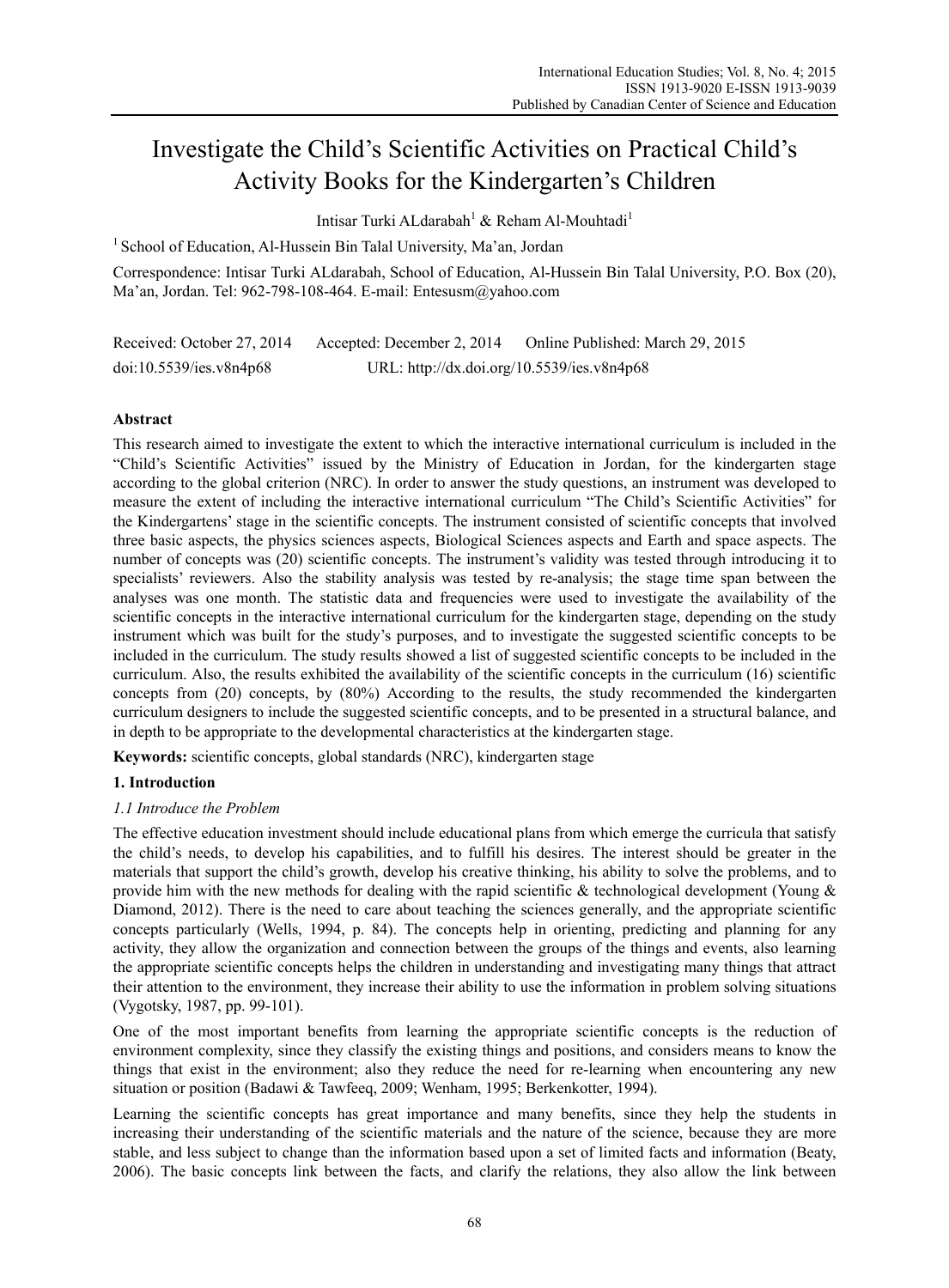groups of things, events and phenomenon (Harlen, 2006). They facilitate the environment, to reduce its complexity and to facilitate the studying, because the basic concepts classify great numbers of things and events, and the environmental phenomenon, gathering them in groups or in categories (Young & Diamond, 2012; Al-sror, et al., 2006). Studying the basic concepts increases the students' interest in the sciences subjects, motivates them to deeply study and specialize in them, also increases their usage of the difference science functions that represent in explanation, control, prediction, and help in planning the types of the scientific activity to discover and learn new things (Beaty, 2004).

In addition, studying the basic scientific concepts helps in understanding and explaining many things that attract the students attention to the environment, and increase their capabilities in using the information in developing the sense–motor perception, when the child organizes his different senses (Young  $\&$  Diamond, 2012), classifies them and adds to their forms: (Visual, acoustical, smelling and tasting), meanings that stem from the link of their meanings with the cognitive mental side (Beaty, 2003). The child's perception at the kindergarten stage is characterizes by his perception of the things, their forms and their spatial relation between, his perceptions about the colors, the relation with the forms, the different sizes and weights, then his perception of the time (ALdarabah, 2011).

To cultivate these benefits, many global institutions had been established with the interest in education for all the scholastic stages before the university education, such as the National Sciences Foundation (NSF), the American Association for the Advancement of Science (AAAS), and the National Science Teachers Association (NSTA), in order to achieve the objective which is to establish the cultured individual (American Association for the Advancement of Science (AAAS, 1993; Al-Shaeh & Al-Oqaili, 2006). For this reason, these Associations had developed many of the teaching sciences projects, including the project that has been introduced by (AAAS) as a comprehensive initiative to improve the sciences education and learning (AAAS, 1993). This project has appeared in the year (1985), and called relative to the year in which (Hally Comet) will pass proximate to the earth (David, 2000; Martin et al., 2006). The project's organizers see that the child who inters the school in the year 1985 will witness all of the scientific and the technological changes through his life before the return of the (Hallu Comet) once again in the year (2061), (American Association for the Advancement of Science (AAAS, 1993), also the National Research Council (NRC) that pertains to the National Academy of Sciences has issued the National Science Education Standards (NSES).

These standards were derived from the (2061) project, where the (NRC) has coordinated the standards for sciences teaching from the kindergarten till the twelfth grade (Chen & Siegler, 2001; Bakhtin, 1986). The standards were organized in the American Standards volume for the scientific education in seven chapters that included the principles upon which the standards were built, and their definitions (Gallas, 1995). In addition to standards for teaching sciences, professional growth for the sciences teachers, standards for content evaluation, standards for the scientific education and the scientific education system (NRC, 1996). Similarly, the educational system in Jordan has witnessed great changes in the educational plans (Haroon, 2005). The greater portion was for the early childhood stage, when the educational law Number (3) was issued in the year (1994) that has asserted the importance of the kindergarten stage, which is a formal un compulsory stage, kindergartens were established in many of the public schools, with the interest in the remote locations because of the absence of the private sector's contributions to them, to make the pre–school education available for all (Haroon, 2005).

Thanks to his Majesty King Abdullah the Second and Queen Rania Al-Abdullah,who pay great interest and care for childhood, the national strategy was prepared for the early childhood in the year (2000) by the guidelines from Queen Rania the needs and the specifications that distinguish the age groups in the stage were identified, this has led to the increase in the number of the kindergartens especially in the remote regions, the number till the year (2000) has reached (15) kindergartens in the remote region, this number has increased to (250) kindergartens in the year (2004), (The National Center for Information, 2004).

Also , the national strategy for the early childhood has accomplished the national strategy, and the release of the Interactive National Curriculum for the kindergartens that has been confirmed by the education council and identified its experimental application to the public kindergartens starting from the second scholastic term for the year (2003-2004), then later this curriculum was developed, its first edition was released in its new form in (2007), including the ( Practical Child's Activity) Book, and My Book: The activities in the Arabic language , and the activities in English language (Al-Saudi & Al-Maneh, 2010). Because of the modernity of the kindergartens experiment in Jordan, and the endeavor for more development to keep pace with the distinguish global experiment in this regard, this study came to analyze the national interactive curriculum for the kindergartens, and to know the extent of their commitment to include the scientific and the healthy concepts that came in the national standards for the sciences education (NSES), and determining the fields that might need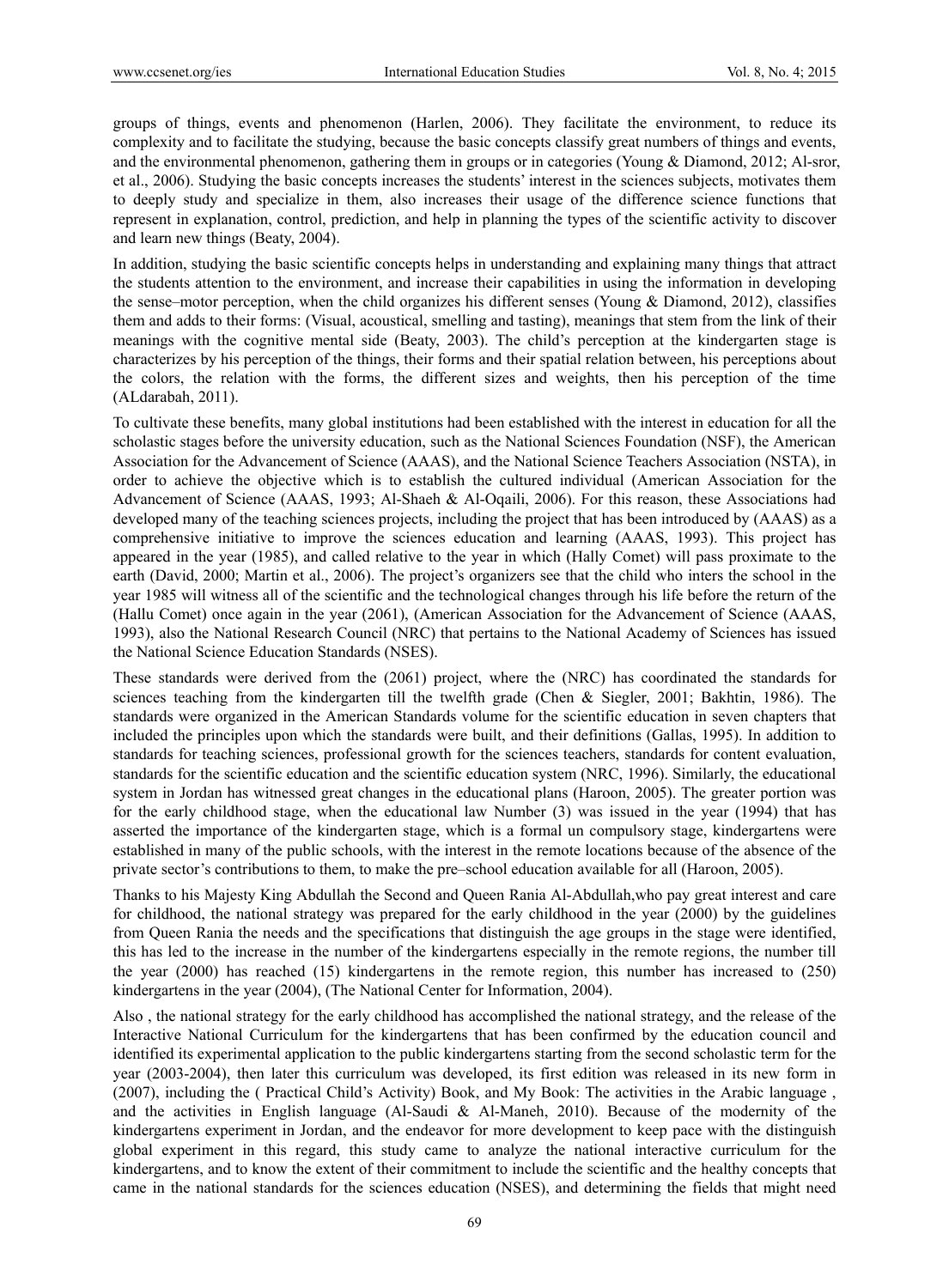development or modification.

## *1.2 Literature Review*

Senocak et al. (2013) had conducted a study about the scientific concepts and the scientific inquiry at the kindergarten stage, the study aimed at developing an instrument for measuring the extent to which the kindergarten's children comprehend the scientific concepts, and the scientific search processes specific to the pre-school stage in the Turkish curricula. The results showed that the Turkish curricula for the pre-school stage contain the scientific concepts and the search processes that should be available.

Haury (2000), study came to analyze the life sciences books to determine the extent of achieving their goals from teaching the sciences according to the National Standards in the United States, content analysis was used that focused on the harmony between the standards and the content of the Biology books that their numbers reached (10) books, also the teachers' guides, the analysis focused on the following fields (the cell's structure and functions, energy materials and the transformations and the molecular foundation for the heredity). The study results showed that these books ignored most of the important concepts, since they focused on the superficial information instead of on the important information, also the examples and the illustrations were presented to the students in an abstract way rather than in a sensory way, and the students had received very little help from the book when performed the scientific activities.

Wang (1998), study aimed at investigating both the extent and the way of including the science history in the physics books for the secondary stage, study results showed that the paragraphs that had addressed the science history were in agreement with the American standards, also most of the examples specific to science history were superficial and lacked the deep elaboration. Manal (2014) study, "Evaluating the scientific concepts of the kindergartens students, the second level (5-6)" has been applied to the second stage of kindergartens' children in the Egyptian public schools in the first scholastic term from the scholastic year 2013-2014. The researcher has used the applied national standards in the Hashemite Kingdom of Jordan and the applied standards in Saudi Arabia and the Syrian Arab Republic. The results showed that the curricula contain in the other Arab countries.

AL-darabah (2014) has conducted a study to evaluate the quality of the public kindergartens in Jordan. Study sample consisted of (250) public kindergartens in the Jordanian schools. The researcher has used (Harmz) instrument applied in America after making the needed modifications by presenting it to a committee of experts specialized in the kindergartens to be suitable to the Jordanian society. The results revealed that the scientific side in the public kindergartens did not went according to what the interactive national curricula contained of scientific activities focus on the scientific concepts mentioned in the curriculum.

Al-Malahmeh (2008) has concluded an evaluative study of the first grade basic stage's books (the first, second and third), to determine the extent of the scientific sequence mentioned in the Syrian curricula. The researcher has used the Syrian national standards specialized in the psychological sciences and experts in the children affairs. The results showed that the curricula were not in accordance with the Syrian standards. Since they contained (17) standards out of (21) standards, the study called for the revision of the curricula by the specialist in the ministry of education.

Isailan (2011) conducted a study to evaluate the developed curricula for the first preparatory grade in the light of the global quality standards in the kingdom of Saudi Arabia in Om Al-Qura in Saudi Arabia. Study sample consisted of all the preparatory stage's books. The results revealed that the books of this stage did not consider the global standards to include the scientific concepts in the curriculum, since the books had mentioned (15) scientific concepts versus the scientific standards that included (22) scientific concepts for this stage.

#### *1.3 Statement of the Problem*

Childhood stage is one of the most important stages that the human might passes through his life (Adas, 2005), and considers one of the fastest stages of the linguistic growth regarding the achievement, expression and understanding. Since the global standards represent a test through which it is possible to issue the judgments about the different studying courses, and the extent of their quality, they can be used as the base to depend on in building and developing the curricula (Mahmood, 2006), so this study has relied on the global standards as a test and a measure for the judgment on the extent of inclusion the scientific concepts in the Interactive National Curriculum for the kindergarten's children in Jordan. Based on the previously mentioned, and because the Interactive National Curriculum considers the basic pillar for the children education in Jordan, this study comes to analyze the Interactive National Curriculum in Jordan concerning the extent of inclusion the scientific and the hygienic concepts according to the global standards. Also, to pin point its strengths and weakness, determining the fields that might need development or modification, detecting the extent of inclusion the scientific and the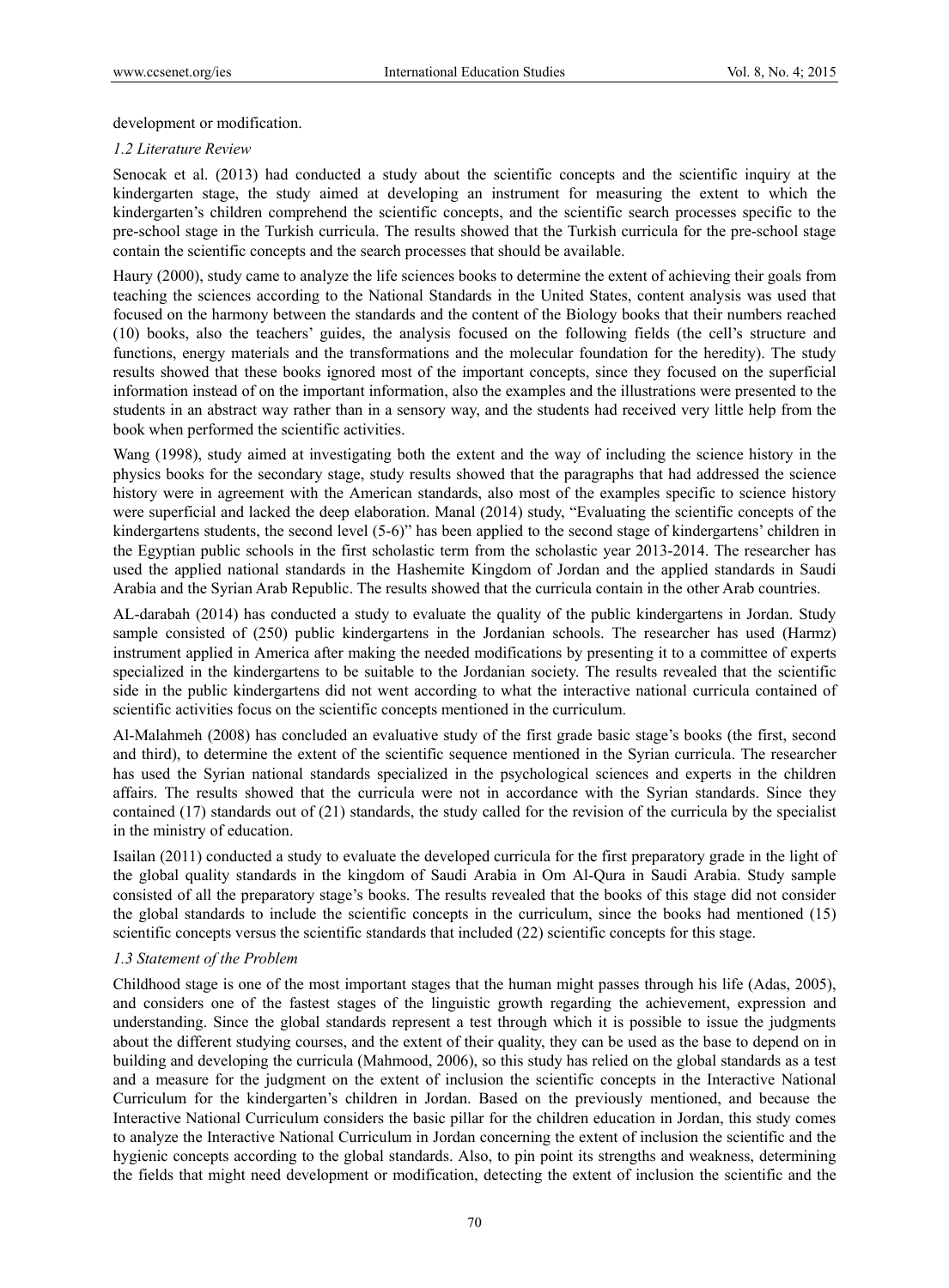hygienic concepts that are globally recommended, and introducing the needed recommendations according to the results of this study.

## *1.4 Questions of the Study*

This study seeks to answer specific question: what is the degree of inclusion the scientific concepts in the Interactive National Curriculum for the kindergarten's children according to the global standards?

## Objectives of the Study

This study aims to investigate the scientific concepts in the National Interactive Curriculum for the kindergarten's children in Jordan according to the global standards (NRC, 1996).

## *1.5 Significance of the Study*

Significance of the study stems from its responses to the most important issues of the present era at the global and Arabic level, which is the interest in the scientific educational curriculum in one of the most important stage that human passes through, which is the early childhood (Kindergarten). At the global level, the global standards were issued for educating the sciences specific to the pre-school education were issued (NRC, 1996). Because of the importance of including these global standards, and to achieve their goals to find the scientific cultured individual, this study came to know the extent of inclusion the hygienic scientific concepts in the Interactive National Curriculum. The significance of this study focuses on the evaluation process of the Interactive National Curriculum of the kindergarten that performs in the light of the international standards for educating the scientific concepts, also the study will provide a list of scientific concepts for the pre-school education stage (Kindergarten Stage) according to the international standards, that will benefit the researchers in the field teaching the sciences at this stage.

## **2. Method**

The descriptive analytical method was used because of its relevance to the purposes of this study, through following the content analysis methodology that considers one of the scientific research methods. This method analysis the curriculum content, monitoring the phenomenon's, frequency mean quantitatively in an organized scientific way, un-based on self–impressions or on random treatment (Mohammad & Al-Atheem, 2012). The use of this methodology is beneficial in describing the degree of including the scientific concepts in the used Interactive National Curriculum in Jordan for the scholastic year (2013-2014), to determine the extent of its consistency with the international standards for teaching sciences for the kindergarten stage. The study instrument was built based on these International Standards to achieve the objectives of the study.

# *2.1 Study Population and Sample*

Study population which is the study sample consisted of the Interactive National curriculum for the kindergartens in Jordan for the preliminary stage, for the first and second scholastic term for the scholastic year (2013-2014). The Interactive National Curriculum consisted of (7) educational units distributed to the two scholastic terms. The educational units that were taught in the first term were: I and my kindergarten, my family and my animals, while the units that were taught in the second term were: My nation, my plants, my water and my land. The beginning of each scholastic unit divided into six fields: The ethical, emotional, social, linguistic, physical, hygienic, mental, cognitive and aesthetic fields, illustrating the educational unit came mostly in the form of educational activities.

#### *2.2 The Study Instrument*

This study aimed to know the extent of including the scientific concepts in the Interactive National Curriculum for the kindergarten's children in Jordan according to the global standards. To achieve that, the global standards for the sciences education were reviewed, they included the educational content's standards in the National Science Education Standards (NSES) document that the National Research Center in the United States has published in the year (1996), they included the science education standards from the kindergarten stage to (K-12), and the standards issued by the National Association for the sciences teachers. After translating these global standards, and studying all of the mentioned scientific concepts, and comparing them, there appeared the presence of difference in some of the concepts from one stage to another, so the concepts that were irrelevant to the Jordanian environment were excluded. Some of the concepts were taken into account because they considered adaptive to the technological age, the rapid development and to openness. Also there was a consensus on them in most sciences teaching standards in the United States, after that reviewing the previous literatures and the theoretical literature related to them, then determining the initial form of the study instrument that consisted of the proposed scientific concepts to be included in the Interactive National Curriculum for the kindergartens'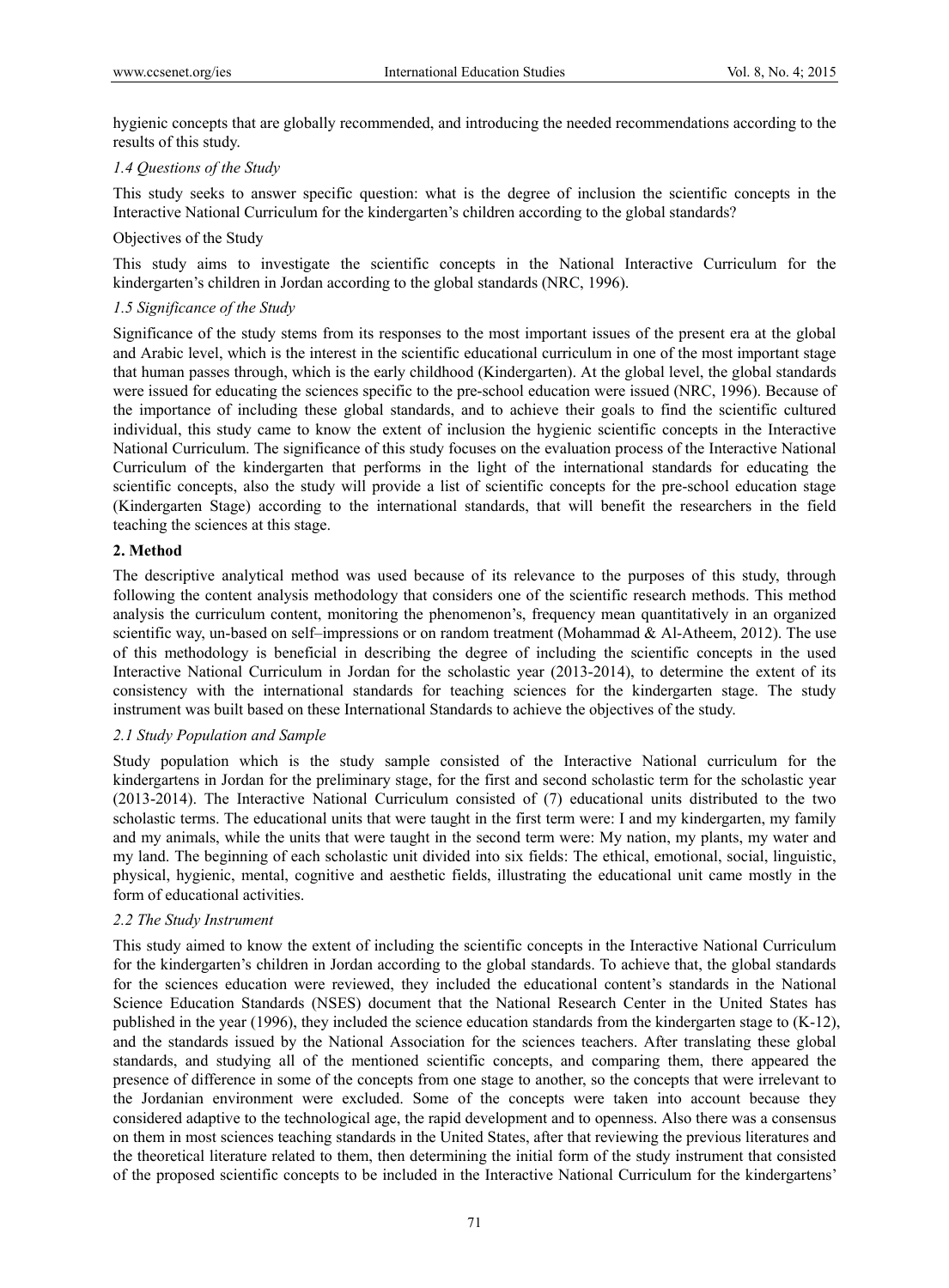children according to the global standards, they included (9) basic concepts and (20) sub-concepts distributed to three basic fields:

- (1) Physic s Sciences
- (2) Life Sc ciences
- (3) Earth S Sciences and S Space Sciences
- 2.3 Validity of the Study's Instrument

(3) Earth Sciences and Space Sciences<br>2.3 *Validity of the Study's Instrument*<br>The instrument has been introduced to a committee of arbitrators, it consisted of (10) teaching staff members in the specializations sciences teaching methods, measurement and evaluation specialization, kindergartens' children and early childhood. This was to confirm its validity regarding the extent of its relevance to the specifications of the age stage of the kindergartens' children (6 years old), and the extent of the phrases clarity, the precision of the linguistic wording, the relevance of the list to achieve the objectives of the study, which means its relevance to measure what it has intended to measure. After taking in to consideration the arbitrators opinions the instrument was modified in the light of these opinions and suggestions.

#### 2.4 Reliability of the Study's Instrument

The instrument's stability was confirmed through the stability of the analysis process, by conducting the analysis process three times, the researcher has conducted the analysis twice in a one month time span, while the other analyst has conducted the third analysis (Holsti) equation was used to calculate the stability coefficient between the researcher and herself, as follow (Taima, 2004).

$$
R = \frac{(Ci, C2)}{(C1 + C2)}
$$

Where: R: the stability coefficient, C: the category, code, C1, C2 = The number of the categories that the researcher himself agrees upon in the two times analysis,  $C1 + C2 =$ The sum of the categories number that were analyzed in the two times, stability coefficient value reached (96%), which is a high and accepted value to adopt the study instrument. While the stability coefficient (the agreement) for each field of the instrument's field is illustrated in Table 1.

Table 1. The agreement percentage for the analysis between the researcher and herself about the scientific concepts

| The General Fields       | The Agreement Percentage |
|--------------------------|--------------------------|
| <b>Physical Sciences</b> | $100\%$                  |
| Life Sciences            | $97\%$                   |
| Earth and Space Sciences | 86%                      |

Cooper's equation was used to calculate the percentage of the researcher's analysis agreement with the other analyst, which is as follow (Madi & Othman, 1999).

Stability Coefficiency = 
$$
\frac{\text{Number of the agreed upon concepts}}{\text{Number of the agreed upon concepts} + \text{Number of disappeared upon concepts}}
$$

Stability coefficient percentage reached (89%) which is high and accepted to adopt the study instrument. While the stability coefficient (The Agreement) for each field of the instrument fields is illustrated in Table 2.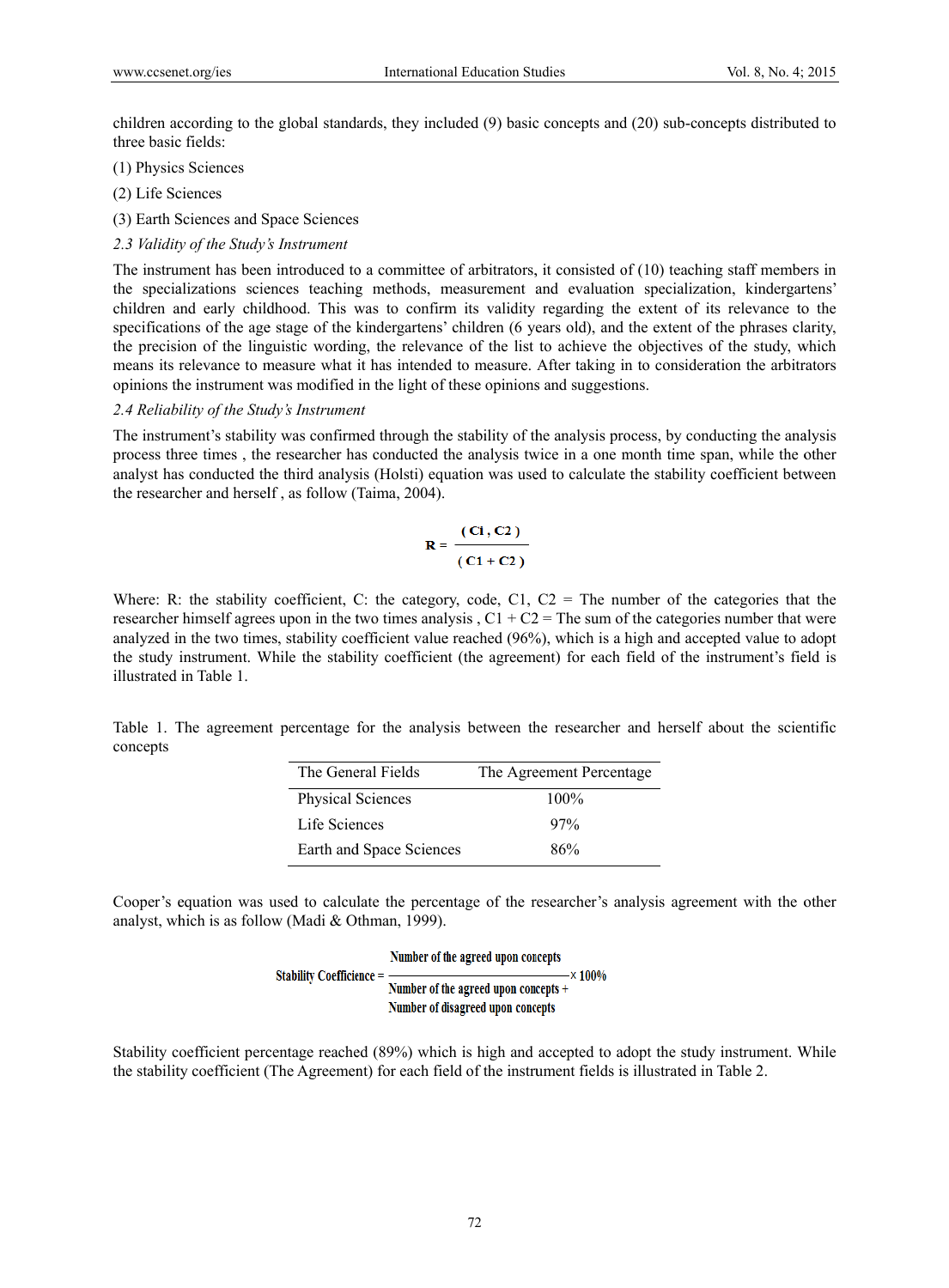| The General Fields           | The Agreement Percentage |
|------------------------------|--------------------------|
| The Physics Sciences         | $92\%$                   |
| The Life Sciences            | $85\%$                   |
| The Earth and Space Sciences |                          |

Table 2. Agreement percentage of the researcher's analysis with the other analyst on the scientific concepts

#### **3. Results**

To answer this question, the content analysis process was performed for the Interactive National Curriculum for the kindergarten's children in Jordan in the scholastic year (2013-2014), through the use of part one of the study's instrument, which is the part specific to the scientific concepts developed through reviewing the global standards of the scientific concepts for the kindergartens' children stage. Table 3 illustrates the frequencies and the percentages of the physics sciences concepts in the Interactive National Curriculum for the kindergartens' children.

Table 3. Frequencies and percentage of the scientific concepts for the physics sciences field in the interactive national curriculum for the kindergartens' children

| N     | The basic concepts           | The sub-concepts            | Frequencies    | Percentages % |
|-------|------------------------------|-----------------------------|----------------|---------------|
|       | Force and motion             | The location                | 3              | $3.1\%$       |
|       |                              | Light                       | $\overline{2}$ | 2.1%          |
|       | Energy                       | sound                       | 4              | 4.1%          |
|       |                              | heat                        |                | $1.0\%$       |
|       |                              | The physics characteristics | 18             | 18.6%         |
|       | The material characteristics | States of the material      | 4              | 4.1%          |
|       |                              | The magnetic                |                | $1.0\%$       |
| Total |                              |                             | 38             | 39.2%         |

We notice from Table 3 that the total percentage of inclusion the physics concepts in the curriculum reached (39.2%) relative to the sum of the scientific concepts, Also, it is clear from the table that the most frequent physics concepts in the curriculum were the physics specifications, their frequency percentage reached (18.6%), followed by the magnetic and the states, their frequency percentage reached (4.1%), also it was found that the heat and the magnetic concepts were less frequent concepts, the percentage of their frequency reached (1%), while the curriculum lacked the presence of the gravity concept. To complete answering the study's question, the frequencies and the percentages of the scientific concepts within the life sciences field mentioned in the Interactive National Curriculum for the kindergarten's children were illustrated in Table 4.

Table 4. The frequencies and the percentage of the scientific concepts for the life sciences field in the interactive national curriculum for the kindergarten's children

| The basic concepts                   |        |     | The sub-concepts           |                             | Frequencies | Percentages % |      |   |         |
|--------------------------------------|--------|-----|----------------------------|-----------------------------|-------------|---------------|------|---|---------|
| Characteristics of the living beings |        |     | Classification composition |                             | 20          | 20.6%         |      |   |         |
|                                      |        |     |                            | The function                |             |               |      | 4 | $4.1\%$ |
|                                      |        |     |                            |                             |             |               |      | 4 | 4.1%    |
| Living<br>environment                | beings | and | their                      | Environment<br>requirements | and         | the           | life |   | 8.3%    |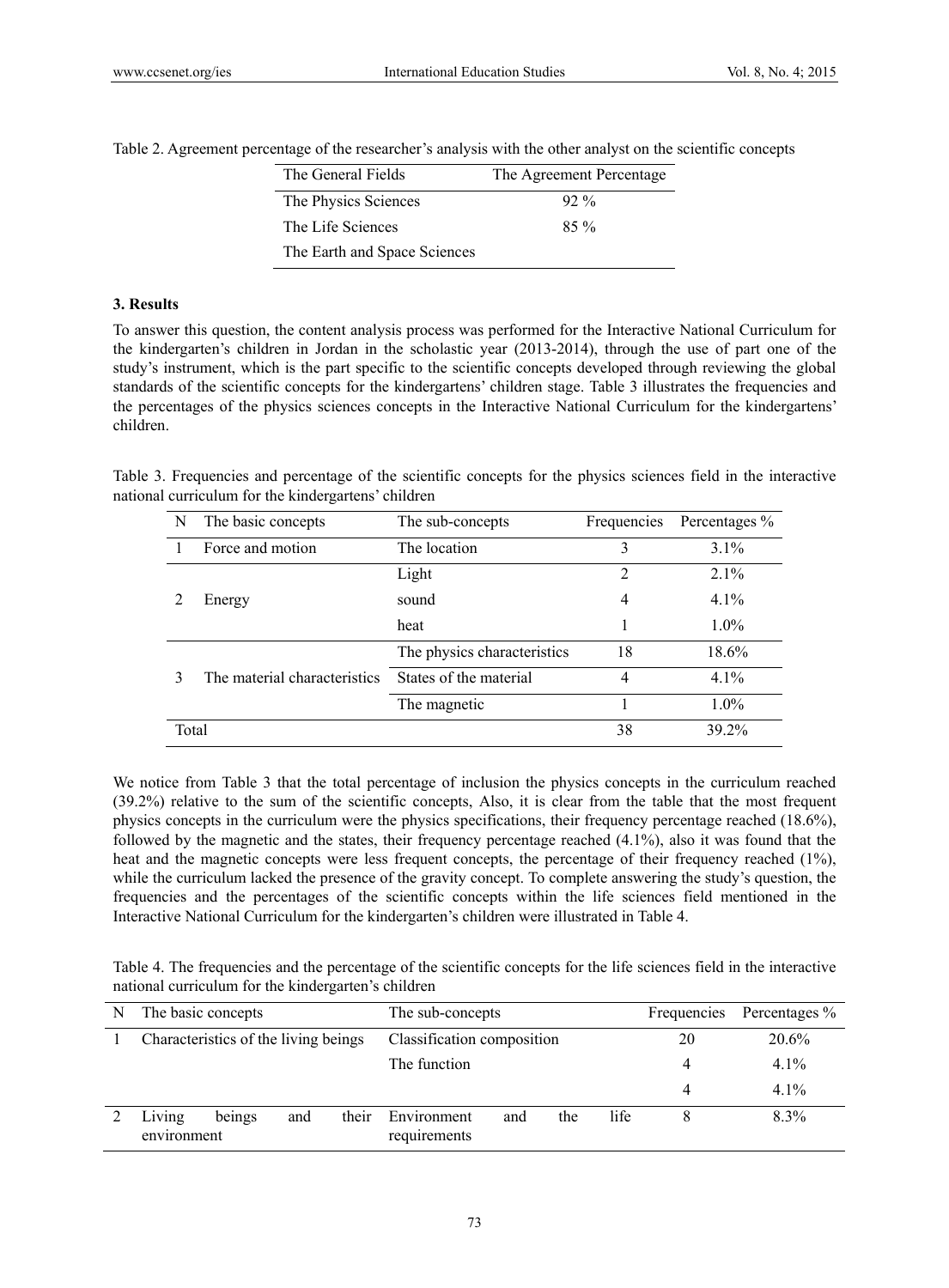| Living        | Life cycle, the heredity |    | $6.2\%$ |
|---------------|--------------------------|----|---------|
| <b>Beings</b> |                          |    | $0\%$   |
| Life cycle    |                          |    |         |
| Total         |                          | 42 | 43.3%   |

We notice from Table 4 that the total percentage of inclusion life sciences concepts in the curriculum reached (43.3%). Also, it is clear from the table that the most frequent of life sciences concepts in the curriculum were the classification concepts, the percentage of their frequency reached (20.6%), followed by the environment concepts and the life requirements, their frequency percentage reached (8.3%). Also, found that the composition and the function concepts were less frequent life sciences concepts, their frequency percentage reached (4.1%), and the curriculum has lacked the heredity concept. To complete answering the question, the percentages and the frequencies for the third domain of the scientific concepts which is the earth and the space sciences domain were calculated, as illustrated in Table 5.

Table 5. Frequencies and percentage of the scientific concepts for earth and space sciences in the interactive national curriculum for the kindergarten's children

| The basic concepts                              | The sub-concepts                 | Frequencies Percentages % |
|-------------------------------------------------|----------------------------------|---------------------------|
| Space sciences                                  | The space                        | $0\%$                     |
| Change in the earth and the weather The weather |                                  | $11.3\%$                  |
| Elements of the earth planet                    | Land's material and components 6 | $6.2\%$                   |

We notice from Table 5 that the total percentage of inclusion earth and space sciences' concepts in the curriculum reached (17.5%), also it is clear from table that the most frequent earth and space sciences' concepts in the curriculum were the weather concepts, their frequency percentage reached (11.3%), followed by earth materials and components, their frequency percentage reached (6.2%), while the curriculum has lacked the space concept and the earth surface changes concept. While the basic fields percentages for scientific concepts in the Interactive National Curriculum were illustrated in Table 6.

Table 6. Frequencies and the percentage of the scientific concepts for the basic field in the curriculum

| N     | The fields               |    | Frequencies Percentages % |
|-------|--------------------------|----|---------------------------|
|       | Physics sciences         | 38 | 39.2%                     |
|       | Life sciences            | 42 | 43.3%                     |
| 3     | Earth and space sciences | 17 | $17.5\%$                  |
| Total |                          |    | $100\%$                   |

It is clear from Table 6 that the most available scientific concepts in the curriculum were life sciences concepts, since their frequency percentage reached (43.3%) and the less frequent concepts were earth and space concepts, their percentage reached (17.5%). Regarding the scientific concepts that included in the curriculum relative to the global standards is illustrated in Table 7.

Table 7. The scientific concepts mentioned in the global standards instrument and included in the interactive national curriculum

| N | The fields       | The basic concepts | The sub-concept      |
|---|------------------|--------------------|----------------------|
|   | Physics sciences | Force and motion   | Location force speed |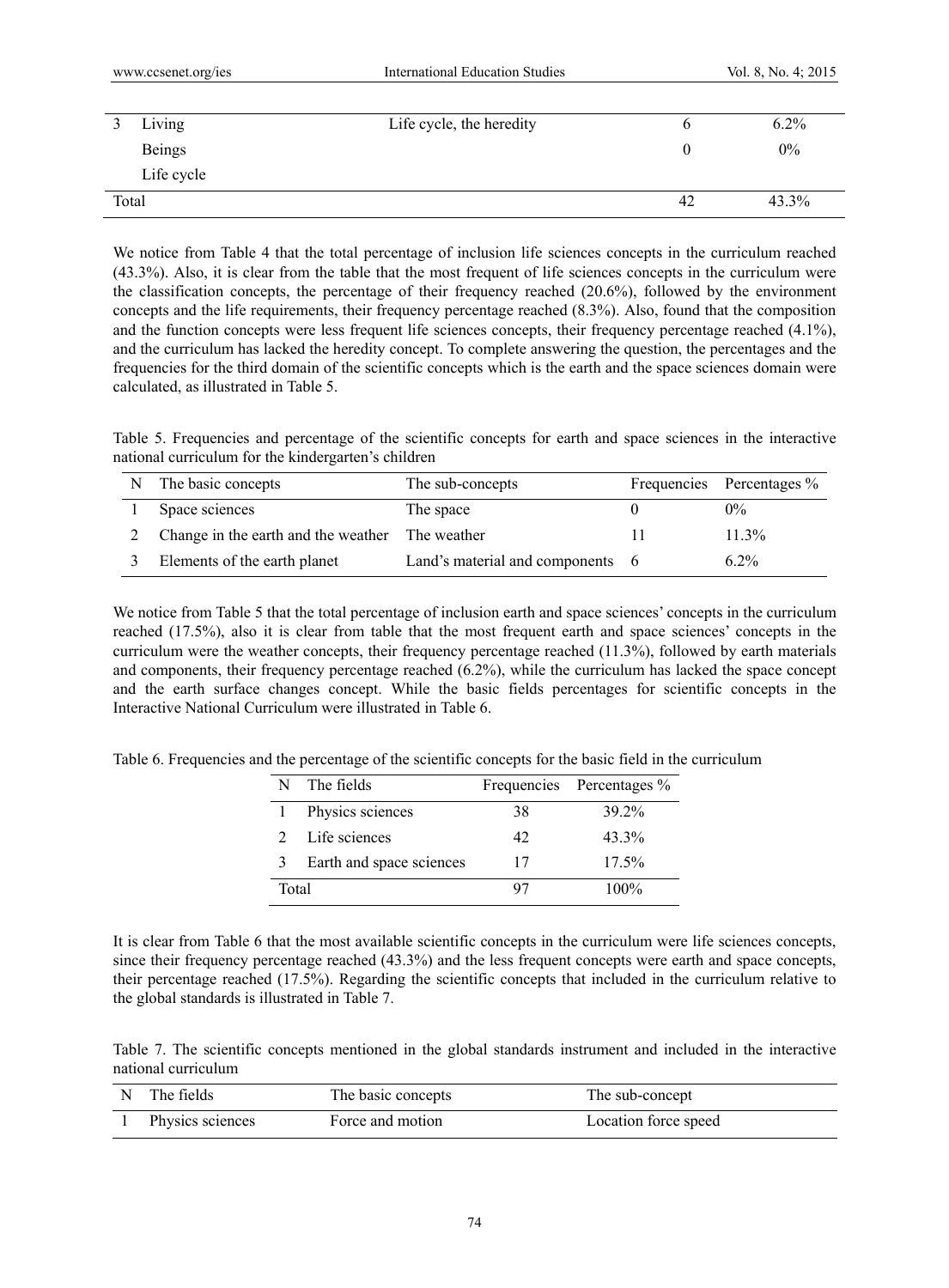|                | Energy                     | The light                            |                                      |
|----------------|----------------------------|--------------------------------------|--------------------------------------|
|                |                            | The sound                            |                                      |
|                |                            | The heat                             |                                      |
|                | Material's Characteristics | The physics characteristics          |                                      |
|                |                            | States of the material               |                                      |
|                |                            | The magnetic                         |                                      |
| $\mathfrak{D}$ | Life sciences              | Living beings                        | Classification                       |
|                |                            | <b>Characteristics</b>               | Compensation                         |
|                |                            | Living beings and their environments | function                             |
|                |                            | Life cycle of the living beings      | The environment                      |
|                |                            |                                      | and the life requirements life cycle |
| 3              | Earth and space sciences   | Changes in the earth and the weather | The weather                          |
|                |                            |                                      | The earth's materials and components |
| Total          |                            | 16 concepts = $80\%$                 |                                      |

We notice from Table 7 the illustration of the scientific concepts that were included in the curriculum that reached (16) concept out of (20) concepts in the global standards instrument for the scientific concept with a percentage that reached (80%), when excluding from this percentage of the concepts that had been repeated in the curriculum. Table 8 shows the scientific concepts percentages that were included in both the global standards and the curriculum.

Table 8. The inclusion of the scientific concepts in the interactive national curriculum relative to the global standards

| The field                     | in the global standards' list | Number of the scientific concepts Number of the scientific concepts Percentage<br>that were included in the curriculum |     |
|-------------------------------|-------------------------------|------------------------------------------------------------------------------------------------------------------------|-----|
| Physics sciences              | $\overline{10}$               |                                                                                                                        | 90% |
| Life sciences                 |                               |                                                                                                                        | 83% |
| Earth and space 4<br>sciences |                               |                                                                                                                        | 50% |

We notice from Table 8 the percentages of the scientific concepts for each field of the fields relative to the percentage that it is supposed to be available according to the global standards. The percentage of the availability of physics sciences concepts reached (90%), and life sciences (83%), while the percentage of the availability of earth and space sciences concepts reached (50%).

#### **4. Conclusion**

The study has reached the preparation of a list of proposal scientific concepts to be included in the Interactive National Curriculum for the kindergartens' children stage, the number of the scientific concepts is (20) concepts distributed within three basic fields (physical sciences, life sciences and earth and space sciences). This proposed list has been built in the light of the global standards for teaching sciences, in response to the reforms movements of the scientific curriculum to follow the scientific and the technological development. A team consisted of (22) specialized experts in sciences education, and with the participation of (18) thousands individuals from different American states and many other countries to develop and improve their teaching and learning process. They had introduced these standards to guarantee the quality of the educational process in its all inputs and outputs. Regarding the knowledge that the learner acquires and to be able to perform it, and the educational content, the educational programs teachers support. So they form guidelines to set the scientific content that will be introduced to the learner, and also to receive high quality expectations for the educational process output, through that content. The guidelines confirm the necessity for all the learners to acquire the information and the skills included in these standards regardless of the differences between those learners (NRC, 1996).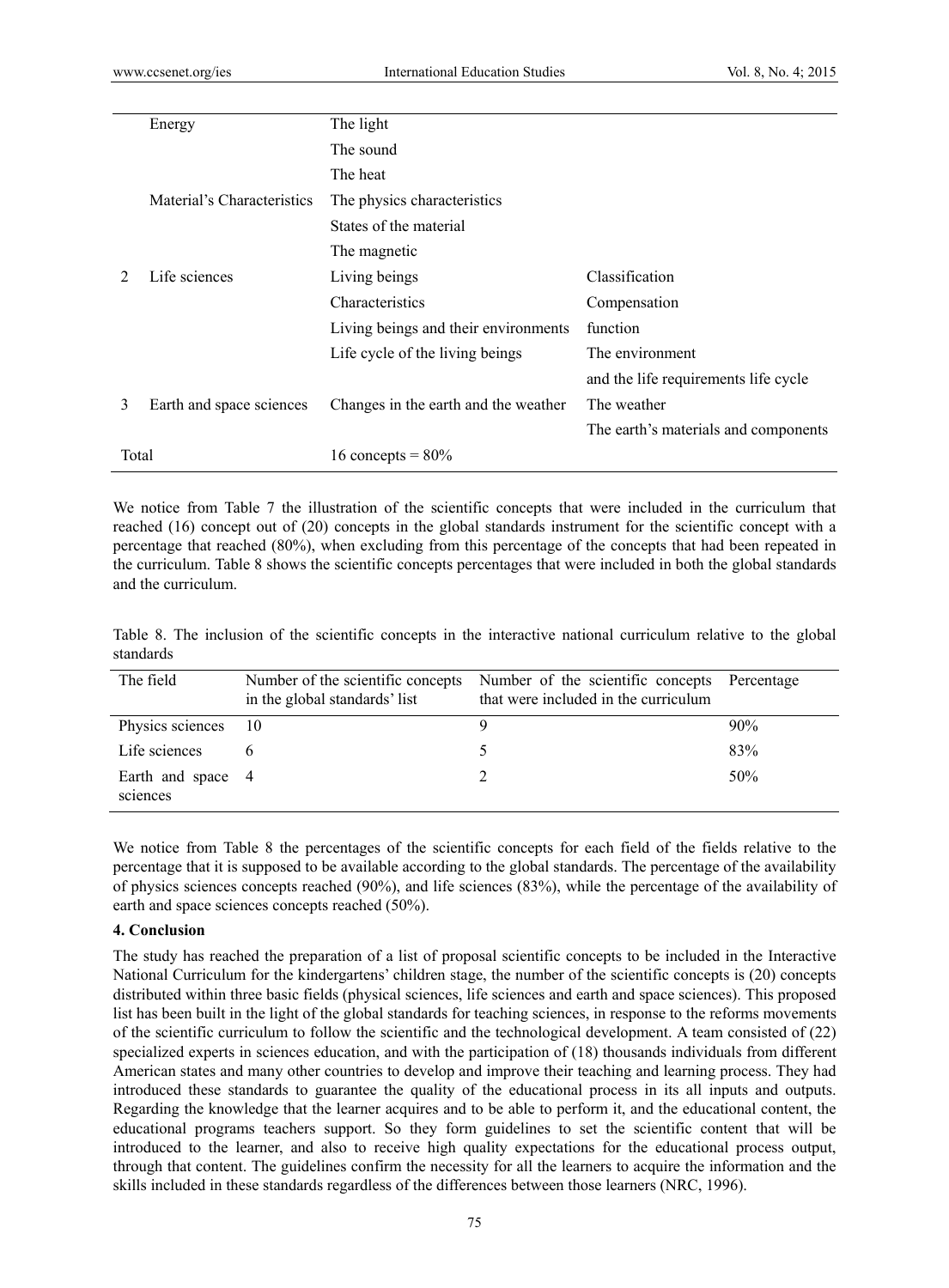In order to follow the global movement for the curricula development, and to comprehend the tremendous amount of knowledge and the technological development, this study came with the interest in these issues. Its instrument has been built that considers containing most of the scientific concepts according to the global standards for teaching sciences and health that should be included for the kindergartens' children's. If the focus places on them when planning and building the Interactive National Curriculum for them, the objective from teaching them will be achieved globally, which is finding the scientific cultured individual. This result agrees somehow with the results from some other studies, such as Al-Twaisi and Al-Shaweesh (2013), Al-bashayreh et al. (2007), Talafha and Abuhassan (2007), and Abu hola and Al-balawi (2006).

It was found from analyzing the content of the Interactive National Curriculum for the kindergartens' children that the scientific content included (16) scientific concepts out of (20) concepts from the concepts included in the proposed list (study instrument) by (80%), this means that the curriculum contains a high percentage of the scientific concepts, this percentage attributes to the development of the Interactive National Curriculum by a specialized national team in the early childhood, and under the supervision of the National Committee for pre-school education development that correspond with the developmental specification of this important age group. The interest in developing the pre-school education came as one of the components of the project for education development project of the knowledge economy. The most important accomplishment of this project was the release of the Interactive National Curriculum that was appropriate to the child and his different growth stages (Barham, 2005). As part of the knowledge economy project for the pre-school education stage, came the interest in the scientific concepts that consider the basic pillars for the child to acquire the information, training him to use the scientific thinking method, and training him to observe (Bdair, 1995), and providing him with the scientific attitudes, skills and trends. Also, making him familiar with self-dependency, satisfying the child's need for the scientific knowledge, feeling of his importance as a human who has a positive role in the life, training him to search, explore and inquiry love (Badawi & Tawfiq, 2009), helping him in understanding the world around him, and the direct contact with the nature that surrounds him (Botros, 2014). This result regarding achieving the sciences education's goals at the global level agrees with studies like Isailan (2011), Al-Mahrooki (2009), Khataiba and Shaili (2007), and A-Loolo (2007). Regarding the importance of teaching the scientific concepts for the kindergarten children's stage, this study agrees with studies such as, Senocak et al. (2013), Al-bashayreh et al. (2007).

Concerning the degree of the scientific concepts availability according to each field of the three fields, it has been found that (9) concepts out of (10) concepts within the first fields (physics sciences), by (90%), this is a high percentage, while addressing the location concept (above, below, right, left, in front & behind), the concept did not address the movement's direction (approaching or moving away). Regarding the force concept, the curriculum did not clarify that the pulling and pushing change the speed and the direction of the moving things, and did not describe the objects' movement (fast, slow & fixed). The same thing for the magnet concepts, they did not show the important applications, about for the light's concept, the child was not introduced to the definitions of the natural and artificial light sources' concept. The content has lacked the gravity concepts that are difficult to teach at this stage, also the difficulty in explaining the phenomenon upon which the concept has been built, (Al-sherbeeni & Sadeq, 2005). This considers a shortage in the Interactive National Curriculum for the kindergartens' children, because of the importance of the gravity concept for this stage, since it develops the child's observation, teaches him the prediction methods, this has received the consensus by the global standards for learning the sciences at this stage (NRC, 1996).

According to the second field, (life sciences) that included (6) concepts, five concepts out of the six concepts were available in the Interactive National Curriculum for the kindergartens' children, with the percentage (83.3%), which is a high percentage, since mentioned in the curriculum two units, one about the plants (my plants), and the other about the animals (my animals). Regarding the living beings specifications' concepts, the plants and the animals, the curriculum contained many of the examples about the living beings in an attractive and smooth way, such as the environment, animals and birds their shape, nutrition, proliferation, living, and ways of taking care of them. Also, the curriculum has showed that the plants are not only for nutrition; rather they have many other benefits, such as using them in the timber industry and medicine.

In addition to the presence of kinds of plants that are not for eating. The curriculum focused on the importance for the child to know the plants' need for air, light and water for their growth, also has addressed the fifth senses concepts and their functions in an interesting educational method, also the living beings concepts and environments, have mentioned many of the examples, like the desert ship. Regarding the living beings life cycle's concepts, the curriculum has mentioned many examples about the life cycle's concepts, like the life cycle of the bean plant. The presence of two educational units about the animals and the plants in the kindergartens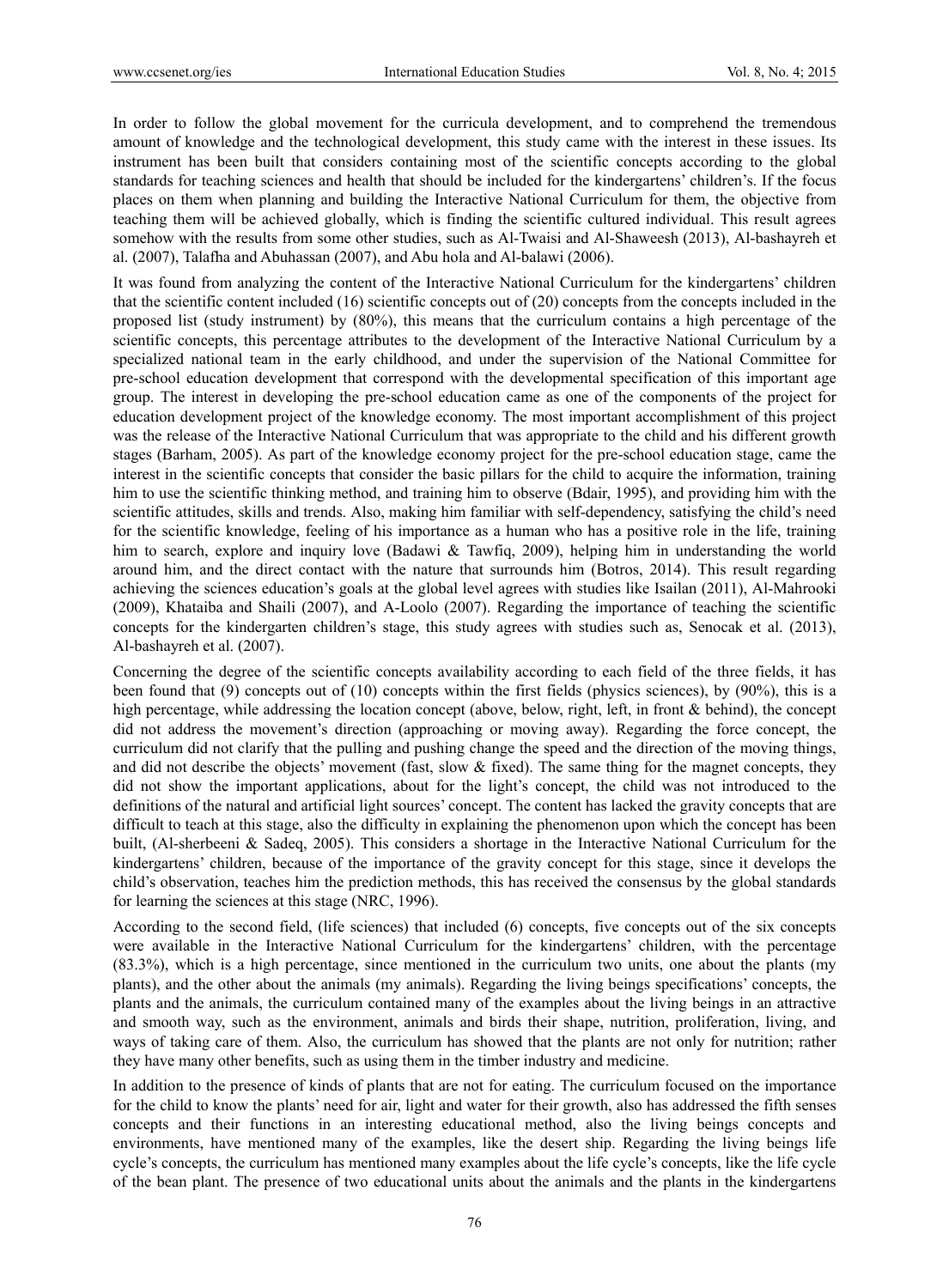children's curriculum attributes to the importance of acquiring the child with the direct sensory experience about the scientific concepts, such as how the animals adapt to the environment, also they strengthen their observation power and satisfy their motive for investigation, since they consider one of the issues that form the source of pleasure and fondness for the kindergarten's child (Al-Sherbeeni & Sadeq, 2005).

But the curriculum has lacked the heredity concepts, such as the acquired and the inherited characteristics, and the heredity characteristics that transfer from the fathers to the suns. It is necessary that the curriculum should include these concepts, because of their importance in providing the child with the integrated experience about the scientific concepts. Learning these concepts enriches the child's experience about what is going around him, and satisfies his love for investigation and knowledge. The reason behind the absence of the heredity concepts from the kindergartens children's curriculum might be that the curriculum planners believe that it is early to include these concepts in the curriculum, and they will be learnt in the following period of the child's age.

In the third field (earth and space sciences) , the curriculum has included two concepts out of four concepts, by (50%), which is a low percentage, since mentioned in the curriculum, the weather and its changes concept, the focus was on the child's knowledge about the specifications of the different seasons, and on the changes that take place in each season, to know the activities types that are appropriate for each season, and the relevant foods' types, the type of the cloths, and addressing the concept the Land's components and materials, but it lacked the space concept, which means monitoring the things in the sky, like the sun, the moon  $\&$  the stars, showing to the child their benefits and their most important specifications, he compares between them, also the absence of the earth's surface changes concepts, since the things at the earth's surface might witness the change over time. The change can be fast or slow, and these changes might be observable and measurable, while the absence of these concepts make the shortage in the experience introduced to the kindergarten's child, because till seven years old the child has the un-objectivity view about the universe. Regarding the objective or the phenomenon that the child observes at this stage, the child looks at the sun, moon, stars and others as living beings, they should be addressed to make the child aware of the scientific facts in this field according to his developmental characteristics, fostering his imagination and curiosity, answering his questions that enrich his experience and correct his knowledge, providing him with the scientific concepts that lead him to develop his logical and scientific thinking, strengthening his observation methods  $\&$  increasing his love to the sciences.

We notice from the previously mentioned how much of the experience the child will lose as the result of the absence of these concepts from the curriculum, there is the need for inclusion them to make the child possess the integrated experience in this field, the reason for the absence of these concepts from the kindergartens' children's curriculum might be the belief of the curriculum planners that these concepts are abstract and it is un preferable to learn them at this stage.

Also, we notice that the physics specifications' concepts, the living beings and the weather's specifications had gained the highest focus of the concepts in the curriculum, while the gravity, heredity, space, the earth surface changes concepts were absent from the curriculum. This might attribute to the absence of the fixed and planned strategy by the planners of the Interactive National Curriculum, also because of the lack of the participation by the specialists in the global standards to teach the sciences specific to this stage during the design of the curriculum. The highest focus was on, "I and my kindergarten", my plants", my animals and my land", while did not appear any concept in "my nation unit", and "my family unit" contained a small number of concepts. This shows the lack of balance in distributing the scientific concepts to the educational units, there is the necessity to care about addressing the scientific concepts in all of the educational units in equilibrium according to the concept's importance and learning them, because the concepts are the base of the cognitive structure, grow and develop by the increase of the child's experience with the mental growth (Badawi, 2003).

#### **References**

- Abd al-Hakeem, I. L. (2014). *Effect of a proposed programmed based on the active learning on developing some of the scientific concepts and some of the kindergarten children's mental skills* (Unpublished doctorate desecration). Al-Menya University, Egypt.
- Adas, M. (2005). *An approach to kindergartens' children*. Dar Al-Fikr, Amman, Jordan.
- Al-bashayreh, Z. et al. (2007). The included scientific concepts in our Arabic Language book for the first three grades of the basic stage in Jordan. *Ain Shams University, Journal of Education Faculty, 31*(1).
- Aldaraba'h, I. T. (2011). *The quality of learning environment in government preschool in Jordan* (Unpublished doctoral thesis). University of Since Malaysia.
- Al-Lool, F. (2007). *Level of physics topics' quality in the scientific books of the lower basic stage in the light of*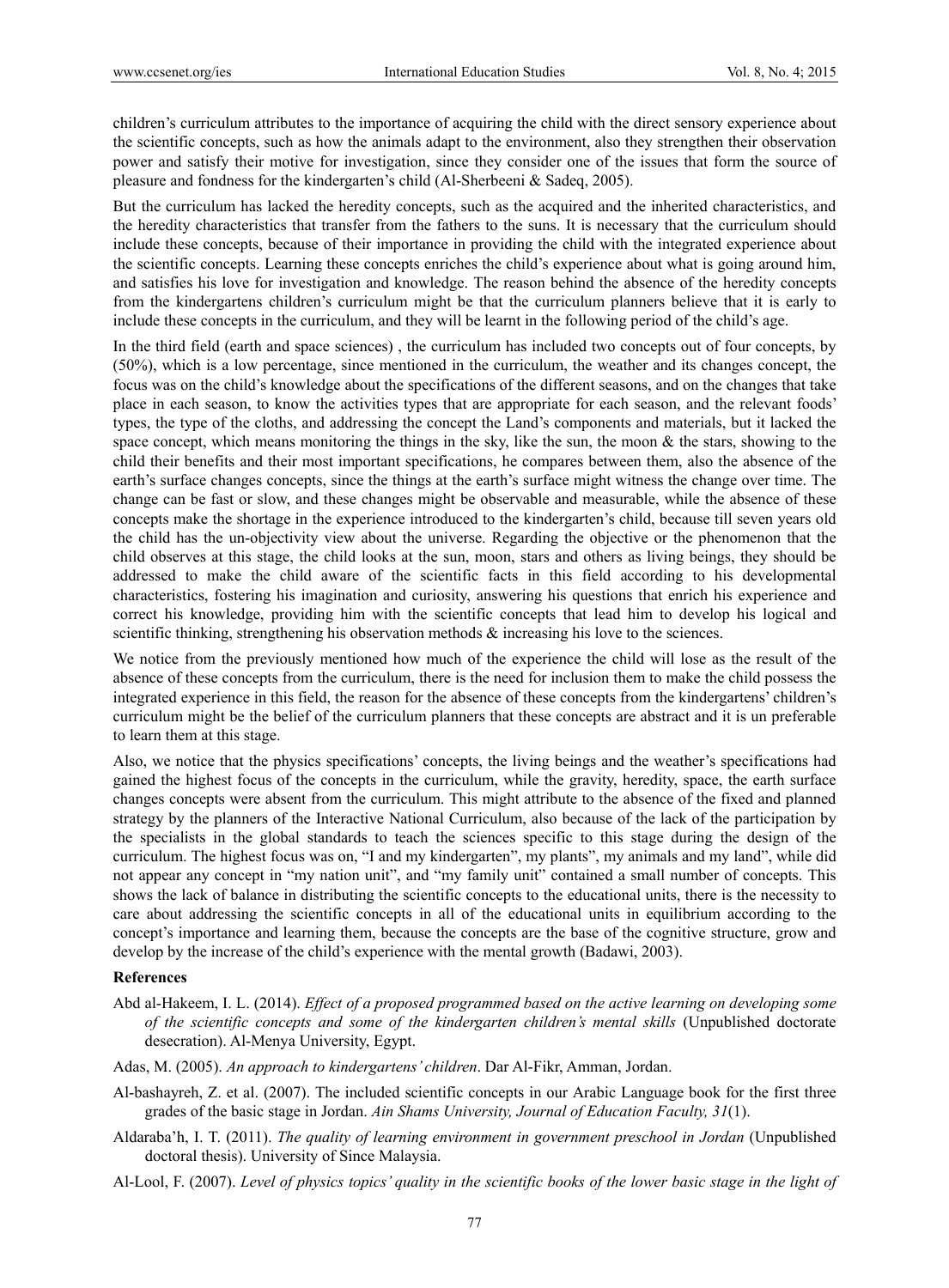*the global standards, work paper introduced to the Third Educational Conference*. "Quality in the Palestinian Education": "Differentiation Approach" The Islamic University, Gaza (30-31 October).

- Al-Saudi, F., & Al-Maneh, A. (2010). Arabic language curricula in the pre-school stage. *Journal of Education Faculty, 22*(3). Alexandria University.
- Al-Shaeh, F., & Al-Oqaili, M. (2006). *The extent of achieving the content's standards from the Kindergarten to (K-4) in the National Standards projects for the American Scientific Education (NSFS) in the sciences Books content in The Kingdom of Saudi Arabia*. Work paper presented to the Tenth scientific conference "The present challenges and the Future Vision", The Egyptian Association for the Scientific Education, Ain Shams University (pp. 321-345).
- Al-Sherbeeni, Z., & Sadeq, Y. (2005). *Children's scientific cognitive Growth*. Cairo: Dar Al-Fikr Al-Arabi. Jordan.
- Al-sror, N., Al-nablse, S., & Abu-Taleb, T. (2006). Evaluate the performance of kindergarten children. *Journal of Studies, 23*(2), 332-356.
- American Association for the Advancement of Science (AAAS). (1993). *Benchmarks for science Literacy*. New York: Oxford University Press.
- Badawi, A., & Tawfeeq, A. (2009). *Scientific activities concepts for the Pre-school Child*. Dar Al-Kotob, Cairo.
- Badawi, R. (2003). *Developing the sport concept and skills of the pre-school children*. Dar Alfikr, Amman.
- Bakhtin, M. (1986). *Speech genres and other late essays*. Austen, TX: University of Texas Press.
- Bdair, K. (1995). *The scientific concepts of the pre-kindergarten child*. Alam Al-Kotop, Cairo.

Beaty, J. J. (2004). *Skills for preschool teachers* (7th ed.). New Jersey: Merrill Prentice Hall.

Beaty, J. J. (2006). *Observing development of the young child* (6th ed.). New Jersey, Merrill Prentice Hall.

- Beaty, J. J., & Pratta, L. (2003). *Early literacy in preschool and kindergarten*. New Jersey: Merrill Prentice Hall.
- Berkenkotter, C. (1994). *Scientific writing and scientific thinking: Writing the scientific habit of mind*. Paper presented at the 'Lev Vygotsky and the Human Sciences' Conference, Moscow, September 1994.
- Chen, Z., & Siegler, R. (2001). *Scientific concepts: Development in Children International* (pp. 13714-13719).
- David, H. (2000). *High school biology textbooks Do Not Meet National Standards*. ERTC Digest (ED46394).
- Harlen, W. (2006). The Development of scientific concepts in young children. *Educational Research, 11*(1).
- Haroon, R. (2005). *Analytical study. "The integrative National Curriculum: The modern principles for the Kindergarten Children's Education and Bringing Up"*. Work paper introduced to the First conference for childhood and the family. Al-hashemiya University.
- Isailan, B. (2011). *Evaluating the developed sciences book for the first intermediate grade in the light of the total quality standards* (Unpublished master thesis). University of Om-Alqura.
- Khatybeh, A., & Al-Shili, A. (2007). Concerns of sciences textbooks' content for the fifth basic Grade in Jordan about The American National Standards. *Journal of Al-Shariqa University for the Lawfulness and Humanitarian Sciences, 4*(1), 163-179.
- Mahmood, S. A. (2006). *The concepts of the academic curriculum and the integrated development in the knowledge society: Educational visions for developing the Arab Human's Merits and His Development in a changing Environment*. Alam Al-Kitab, Cairo.
- Mohammad, W., & Al-Atheem, R. (2012). *Analyzing the curriculum's content in the humanitarian sciences*. Dar Al-Maseera for publication. Amman.
- National Research Council (NRC). (1996). *Science-study and teaching-standards-United States*. Washington, DC: National Academy Press.
- Senocak, E. (2013). *A study on development of an instrument to determine Turkish kindergartens students' understanding of scientific concepts and scientific inquiry processes*. Educational Consultancy and Research Center.
- The National Center for Information. (2004). *Queen Rania Launch's the kindergarten children's curriculum in the Ministry of Education at the Beginning of the scholastic year 2004*. Referred to the site date 18/9/2013.
- Vygotsky, L. S. (1987). Thinking and speech. In R. W. Rieber, & A. S. Carton (Eds.), *The collected works of L.S.*